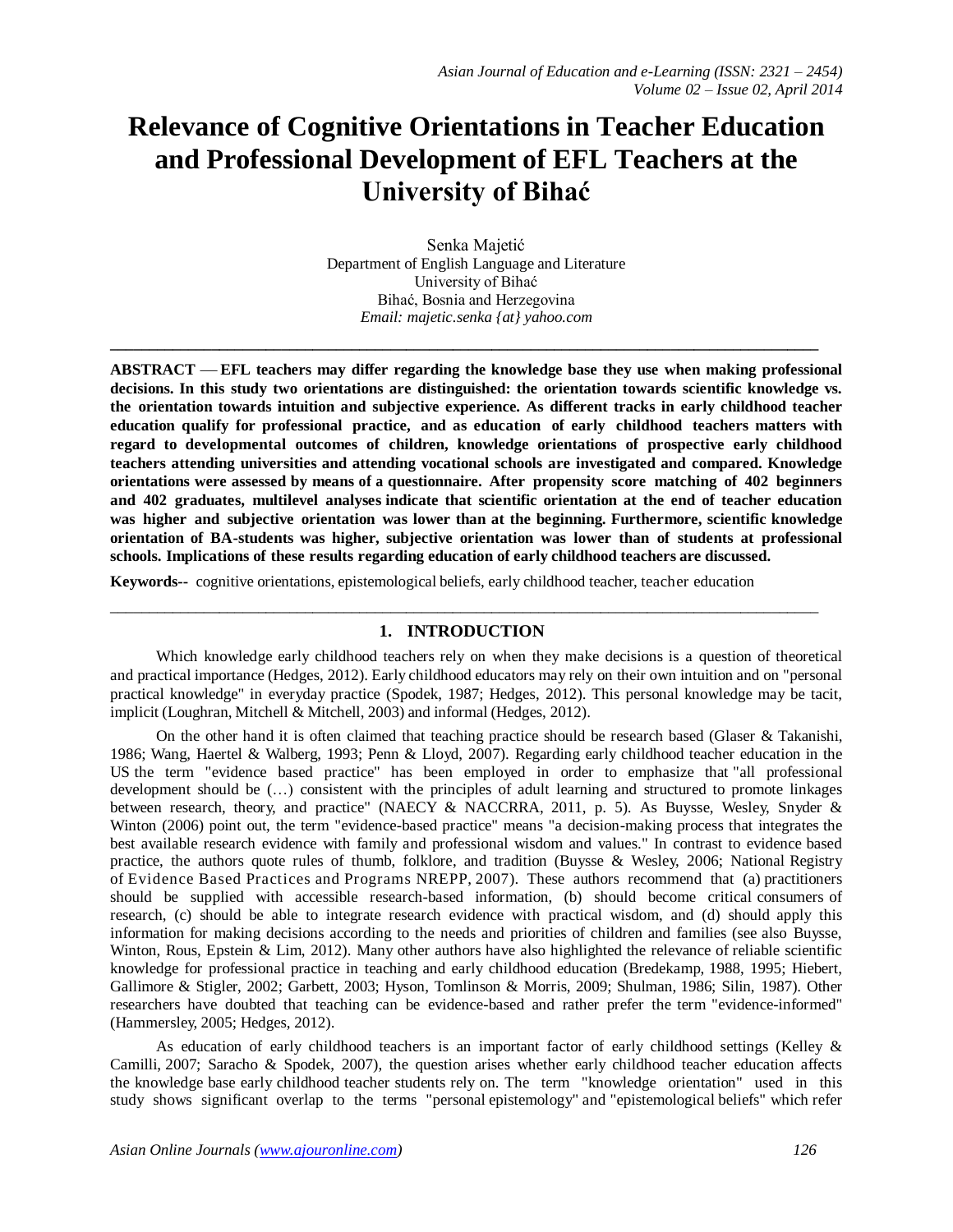to beliefs about knowledge and knowing (e.g. Buehl & Alexander, 2001; Hofer, 2001). Therefore we sketch briefly the existing results about personal epistemologies.

Personal epistemologies are individual views about knowledge and may affect the individual's learning and learning outcome and have an impact on pedagogical practice (Brownlee & Berthelsen, 2005; Buehl & Alexander, 2001; Hofer, 2001; Rodriguez & Cano, 2006; Schommer, 1990). Furthermore, p e r s o n a l epistemologies are connected to larger cognitive and affective systems, which include beliefs about knowledge, beliefs about knowing, and beliefs about self-regulated learning (Schommer-Aikens, 2004). Epistemological beliefs are related to the age of the belief holder, to other personal characteristics (such as cognitive abilities), the subject being considered (e.g., "hard" subjects such as physics versus "soft" subjects such as psychology) and the social context (Hofer, 2001; Lodewyk, 2007; Schommer, 1994). Hofer (2001) proposed the dimensions "certainty of knowledge", "source of knowledge", "justification" and "simplicity" in order to describe relevant aspects in which personal epistemologies can differ.

The classical study of Perry (1970) described the progress of students' epistemological beliefs from a dualistic position (viewing knowledge as simple, certain, and taught by authorities) to a relativistic position viewing knowledge as actively constructed and evaluated (see also Brownlee & Berthelsen, 2005; Walker, Brownlee, Whiteford, Exely & Woods, 2012). Other data as well suggest that beliefs can vary as a function of grade level in education (Vartuli, 1999) or as a function of time (Vartuli and Rohs, 2009; Walker, Brownlee, Whiteford, Exel & Woods, 2012).

## **2. FOCUS ON THE PRESENT STUDY**

Turning back to the concept of evidence-based practice, the focus of the present study lies on early childhood teachers' orientations towards science and scientific knowledge in contrast to their subjective intuition. These types of knowledge orientations refer to different orientations which have been discussed in early childhood research: scientific knowledge, critical thinking (Yost, Sentner & Forlenza, Baily, 2000) on the one hand and intuition, practical knowledge (Cervero, 1990), pseudo-scientific knowledge (Kallery, 2001), or intuition on the other hand. However, some authors question the distinction between "practical knowledge" and "theoretical knowledge" (Russell, 1987; Fenstermacher, 1994).

We prefer the terms "subjective theories" versus "objective theories" (Groeben, Wahl, Schlee & Scheele, 1988; Groeben, 1990): "subjective theories" refer to subjective beliefs and belief-systems, subjective convictions and lay theories (Schmid & Lutz, 2007), implicit theories (Dweck, Chiu & Hong, 1995), common sense and practical wisdom (Buchmann, 1984). According to Belenky, Clinchy, Goldberger & Tarule (1986) subjective theories ("subjective knowing") are based rather on private and personal experience, intuition and feeling than on well-defined ideas (Buehl & Alexander, 2001). In contrast, the term "objective theories" refers to scientific theories that are based on (comparatively) precise concepts and empirically validation (Groeben, 1990).

This understanding of the terms "objective" versus "subjective theories" matches with the "scientific orientation" versus "clinical orientation" proposed by Freidson (1970) and applied by Katz (1987, 1993) to the field of early childhood teacher education. As Katz (1993) argues, scientists in the field of medicine exhibit reflective, theoretical and sceptical thinking. Practitioners in this field, however, rely on pragmatic, subjective orientation, faith and indeterminacy. Katz (1987) transferred this distinction to early childhood professionals and proposed that scholars and practitioners in early childhood education are members of two different subcultures with their own orientations, habits and language. Katz (1993) assumes that people who train practitioners in early childhood education may be thought of a third group "between" scientists and practitioners. In preferring the terms "objective theories" and "subjective theories" instead of "scientific orientation" and "clinical orientation" we modified the distinction of Katz (1993) according to the two dimensions of knowledge orientations.

|  |  |  |  | Table 1: The dimensions of cognitive orientations: |
|--|--|--|--|----------------------------------------------------|
|--|--|--|--|----------------------------------------------------|

| reflective<br>1. | 6. active      |  |
|------------------|----------------|--|
| 2. conceptual    | 7. pragmatic   |  |
| 3. theoretical   | 8. subjective  |  |
| 4. scepticism    | 9. faith       |  |
| 5. empir. resear | 10. experience |  |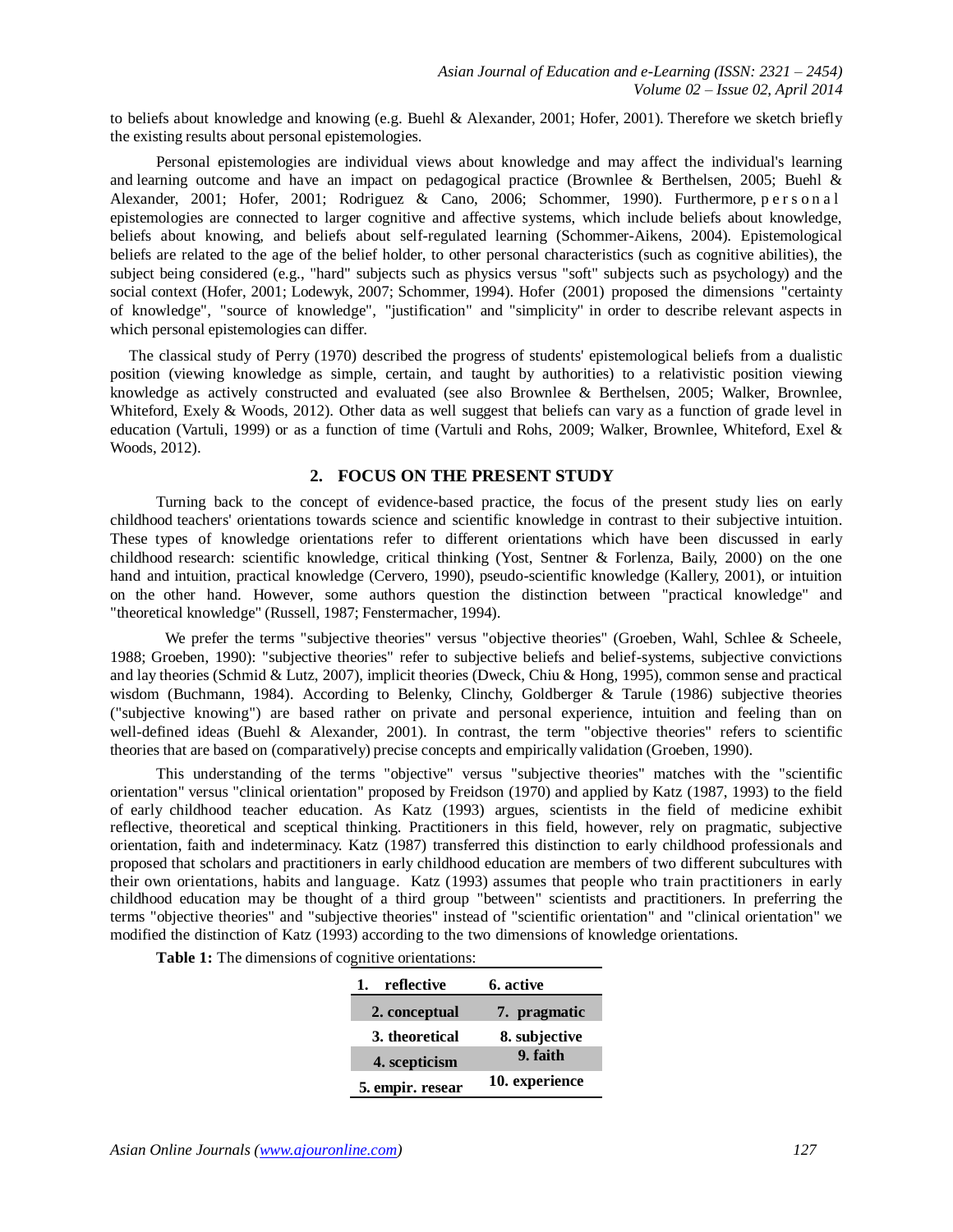The distinction between objective (scientific) vs. subjective theory orientation does not necessarily affect the quality of personal epistemologies proposed e.g. by Perry (1970), Brownlee and Berthelsen (2005), Hofer and Pintrich (1997), and others. Irrespective of the beliefs about the "nature of knowledge" and the "nature of knowing" (Hofer & Pintrich, 1997), a knowledge orientation towards objective (scientific) theories means that scientific theories and empirical results are considered, whereas an orientation towards subjective theories indicates that the belief holder primarily relies on his own experiences and subjective beliefs.

In a previous study, the existence of difference knowledge orientations based on the distinction of Katz (1987; 1993) in prospective early childhood teachers could be shown. By means of a latent profile analysis, beliefs of 712 prospective early childhood teachers at their fourth semester in early childhood teacher education could be classified as "orientation towards objective theories" and "subjective theories" (Mischo, Wahl, Strohmer & Hendler, (2012). Hence, these knowledge orientations that are based on the distinction of Freidson (1970) and Katz (1993) were empirically supported. In contrast to the model of Freidson and Katz, the attributes in the study of Mischo et al. (2012) were not conceptualized as opposite poles of the same dimensions (and thereby mutually exclusive) but as different attributes presented in a questionnaire. Presenting these attributes (e.g. reflective, active, conceptual, pragmatic, as different (and not as mutually exclusive) attributes implicates that individual may have high scores on the attribute reflective and high scores on the attribute active etc. This conceptualization better fits to an approach of evidence-based practice, as one would expect that "good" professionals show a reflective and an active orientation, think conceptually and pragmatically, deliberate on a theoretical level and, in concrete interactions with a child, act according to their subjective attitudes and beliefs (see also Brownlee & Berthelsen, 2005). By conceptualizing these two prototypical knowledge orientations not as opposite poles but as two distinct dimensions, the correlation between these two dimensions is empirically testable. The unfolding of these two dimensions makes it possible to describe a certain knowledge orientation on each of the two dimensions. In fact, the results of the latent profile analyses of Mischo et al. (2012) yielded that even individuals with an "subjective orientation" had raw scores on items indicating a scientific orientation above the theoretical mean, and raw means indicating a subjective orientation were mainly between the value 2 (rather disagree) and 3 (rather agree) for both cognitive orientation profiles, which means that even members of the scientific orientation profile did not completely disclaim a subjective theory orientation. Insofar these results suggest a certain degree of accounting for both orientations in prospective early childhood teachers "in the middle" of their early childhood teacher education (fourth semester; for details see Mischo, Wahl, Strohmer & Hendler, 2012). Hence, the orientation profiles identified in the study of Mischo et al. characterize only a *relative difference* in cognitive orientations.

Whereas in the study of Mischo et al. a person-cantered approach was realized in order to identify orientation profiles and classes of persons associated with these profiles, the question remains whether cognitive orientations are affected by early childhood teacher education. In particular, there exists no empirical research whether early childhood teacher education foster the development of a scientific orientation as preached by the evidence based practice-approach. This question suggests not a person-cantered but a variable cantered approach (Laursen & Hoff, 2003).

More than two thirds of the early childhood staff completes a three-year course of study at a postsecondary vocational school specializing in social pedagogy, which leads to a credential as a state registered educational professional. However, the percentage of staff with an academic qualification level (Bachelor's degree) is very low (about 3 percent; Oberhuemer, Schreyer & Neumann, 2010). In the education system, if applicants had graduated from general education school (A-Level in UK), they can choose between the academic track of early childhood education (bachelor's degree) and the vocational professional school which requires at least an O-level. In both cases, most early childhood teacher education programs take three years.

There exists empirical evidence that a higher level of teacher education is associated with higher levels quality outcomes (Kelley & Camilli, 2007; NICHD Early Childhood Research Network, 2002; 2003; Pianta, Howes, Burchinal, Bryant, Clifford, Early & Barbarin, 2005; Whitebook, 2003). It seems plausible that early childhood teacher education fosters the quality of early childhood professionals' cognitive orientations (Biggs, 1993; Snider & Fu, 1990). However, the attending of university level courses should not be regarded as sufficient for higher institutional quality (Early et al., 2007; Zaslow et al., 2010).

With regard to knowledge orientations, it may be expected that prospective early childhood teachers with an academic education to a higher degree acquire a scientific orientation as themes such as research and research methods are only part of the qualifications framework for an education on bachelor's level, not part of the qualifications framework for vocational schools (Bosch-Stiftung, 2008). However,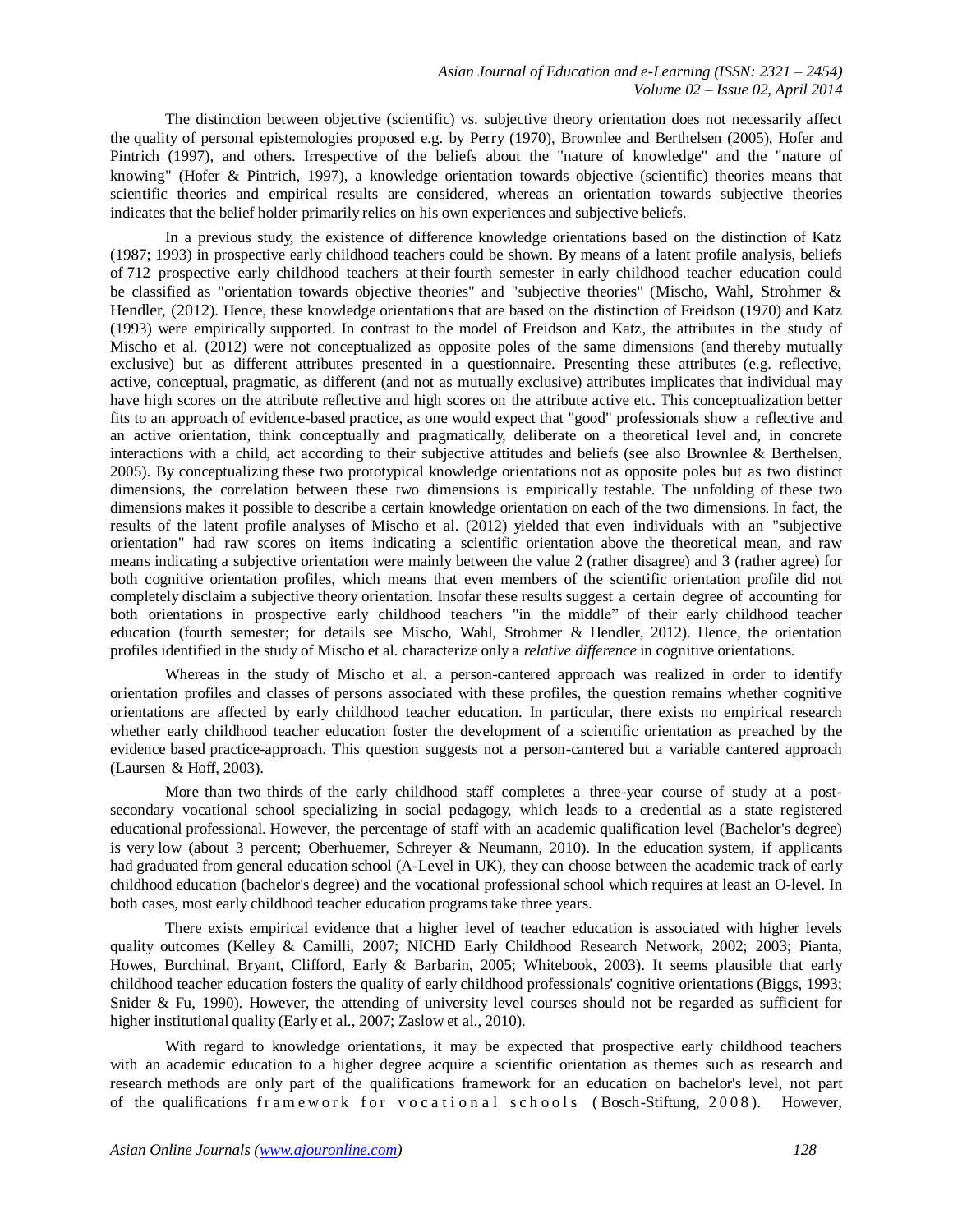t h e s e qualifications framework have been formulated by early childhood experts but are not obligatory, neither for universities nor for vocational schools. According to the claims of the OECD (2004) the academization of early childhood teacher education is expected to lead to a higher level of professionalization and also to a broader dissemination of scientific orientations (for Finnland see Kinos & Virtanen, 2008).

In fact, in the study of Mischo, Wahl, Strohmer and Hendler (2012), bachelor students were to a higher degree represented in the scientific orientation profile whereas comparatively more vocational students belonged to the subjective orientation profile. However, the data in the study of Mischo et al. were assessed at prospective early childhood teachers at their fourth semester of early childhood teacher education. Thus, it cannot be differentiated whether the difference in cognitive orientations between prospective teachers of different academic levels already existed at the beginning of teacher education (e.g. as a result of a selection bias) or were due to an effect of the education and socialization in the different education tracks. In order to differentiate between a potential selection bias-effect versus a true effect of teacher education data from prospective early childhood teachers at the beginning and at the end of teacher education should be taken into account. The research questions of the present study are outlined in the following.

# **3. RESEARCH QUESTIONS**

#### *Research question 1: Overall change of knowledge orientations*

Do knowledge orientations (scientific orientation, subjective orientation) change from the beginning to the end of early childhood teacher education?

*Research question 2: Differential change in different academic tracks of early childhood teacher education*

Are there differential changes regarding different academic levels of teacher education?

Taking the claim of academization of early childhood teacher education seriously, this research question can be concretized as follows:

It can be hypothesized that the increase of BA-level students' orientation towards objective theories is higher than the increase of corresponding orientations of vocational school students.

*Research question 3: Selection bias of different academic tracks of early childhood teacher education*

Do knowledge orientations of prospective early childhood educators of different education tracks already differ at the beginning of teacher education?

#### *Additional research question (difference at the end of education)*

In addition, it will be of interest whether knowledge orientations between members of different academic tracks differ at the end of early childhood teacher education. This question, however, is not completely independent from research questions (2) und (3), as it is not very likely that graduates of different academic tracks differ at the end of their education if no differential development of knowledge orientations (research question 2) and/or no selection bias (research question 3) could be confirmed. In addition, we analysed whether differences between institutions of the same track exist. This analysis addresses the question whether the variability in concrete profiles of institutions affects variability in cognitive orientations within each track.

#### **4. METHODOLOGY**

#### *4.1 Sample and Participants*

As could be expected, mean age of university students was higher than of students at vocational schools (beginners: mean age at vocational schools = 20.54, SD = 4.06, at universities = 22.49, SD = 4.69; graduates:

Mean age at vocational schools  $3.95$ ,  $SD = 4.31$ , mean age at universities  $= 24.65$ ,  $SD = 4.40$ ).

#### *4. 2 Measures*

#### *4.2.1 Assessment of Knowledge Orientation*

A questionnaire including statements which indicate an orientation to objective theories (scientific orientation) and an orientation to subjective theories was constructed. The rationale for the item construction was the description of Katz (1993; see table 1), which was slightly modified. A pre-version of items were given to experts in the field of early childhood education. After incorporating comments of experts in the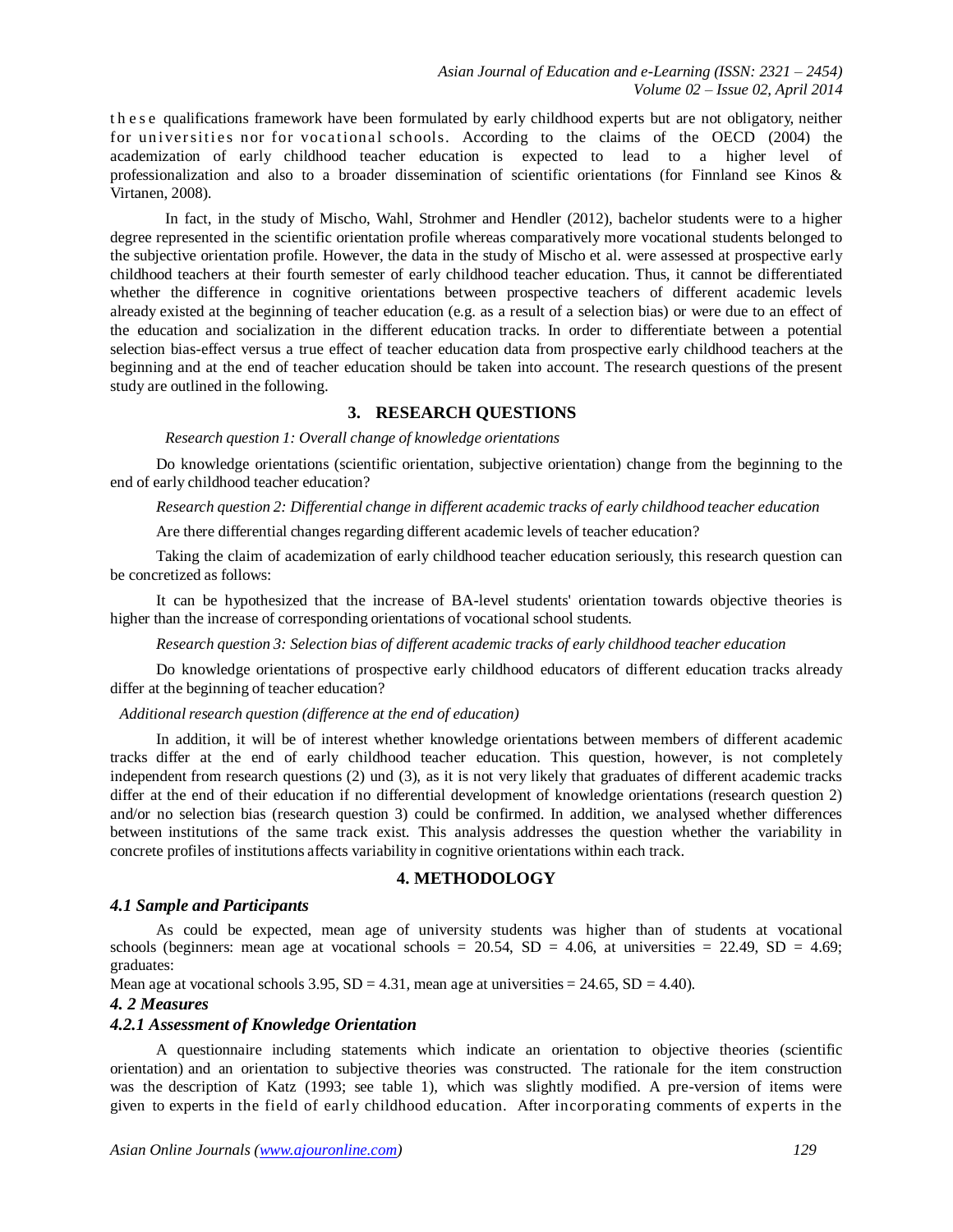item formulations a final version of the questionnaire was developed. Statements in the questionnaire were not ordered according to the corresponding knowledge orientations. Participants were asked to rate their agreement with each of the statements on a four point rating scale (from  $1 = "I$  do not agree" to  $4 = "I$  agree"). Some of the items were negatively poled and were recoded.

Item examples may enlighten how the attributes characterizing an orientation towards objective theories (see table 1) were operationalized: *reflective*: "A critical understanding of theories of early childhood education is necessary in order to reflect the own work" (see item 8, table 2), *conceptual*: "In order to evaluate a child's language development, the early childhood teacher should know concepts about language development and specific language impairments" (item 2, table 2), *theoretical*: "Without knowledge about theories of language development early childhood teachers cannot really promote language development" (item 3, table 2), *scepticism*: "If scientific studies yield that an educational concept is not effective, I don't act upon this concept" (item 18, table 2), *empirical research*: "It is important that training programs in early childhood education are scientifically evaluated" (item 14, table 2).

The following items are examples for attributes indicating an orientation to subjective theories (see table 1): *active*: "Insight for good action may be primarily drawn from one's own and others' experience" (item 21, table 2), *pragmatic*: "Whether a training program is effective is indicated by the practical experiences of the early childhood teachers, participants and parents" (item 15, table 2), *subjective*: "I master difficult situations best when I follow my subjective intuition" (item 5, table 2), *faith*: "A really good early childhood teacher should trust her own instinct" (item 7, table 2), *own experience*: "In order to promote language development, it is crucial that an early childhood teacher trusts his/her own experience" (item 6, table 2).

In order to construct a reliable scale items had to be deleted from the total scale. The resulting scale "orientation towards objective theories" consisted of 13 items, the scale "orientation towards subjective theories" of 8 items. The resulting items are presented in table 2.

**Table 2:** Ouestionnaire assessing knowledge orientations.

| Item           |                                                                                                                                                                        |
|----------------|------------------------------------------------------------------------------------------------------------------------------------------------------------------------|
| 1              | Educational theories are not important for my acting as early childhood teacher.                                                                                       |
| 2              | In order to evaluate a child's language development, the early childhood teacher should know<br>concepts about language development and specific language impairments. |
| 3              | Without knowledge about theories of language development, early childhood teachers can not<br>really promote language development.                                     |
| $\overline{4}$ | I master difficult situations best when I follow my subjective intuition.                                                                                              |
| 5              | Theories of early childhood are too abstract in order to deduce solutions for problematic<br>situations in early childhood education and care (recoded).               |
| 6              | In order to promote language development, it is crucial than an early childhood teacher trusts<br>his/her own experience.                                              |
| 7              | A really good early childhood teacher should trust his/her own instinct.                                                                                               |
| $\,8\,$        | A critical understanding of early childhood theories is necessary in order to reflect the own work.                                                                    |
| 9              | The most important qualification of an early childhood teacher is his/her personal experience in<br>early childhood settings.                                          |
| 10             | In order to evaluate work in early childhood settings, the subjective impressions of the<br>professionals are of primary importance.                                   |
| 11             | In order to evaluate professional work in early childhood settings, procedures and instruments of<br>quality management are indispensable.                             |
| 12             | In order to assess a child's development, the application of observational records is necessary.                                                                       |
| 13             | In order to assess learning and development, it is sufficient if early childhood teachers use their                                                                    |
|                | own impressions and statements of parents or colleagues.                                                                                                               |
| 14             | It is import that training programs in early childhood education are scientifically evaluated.                                                                         |
| 15             | Whether a training program is effective is indicated by the practical experiences of the early<br>childhood teachers, participants and parents.                        |
| 16             | In order to evaluate the effect of an intervention program, a scientific investigation is dispensable.                                                                 |
|                |                                                                                                                                                                        |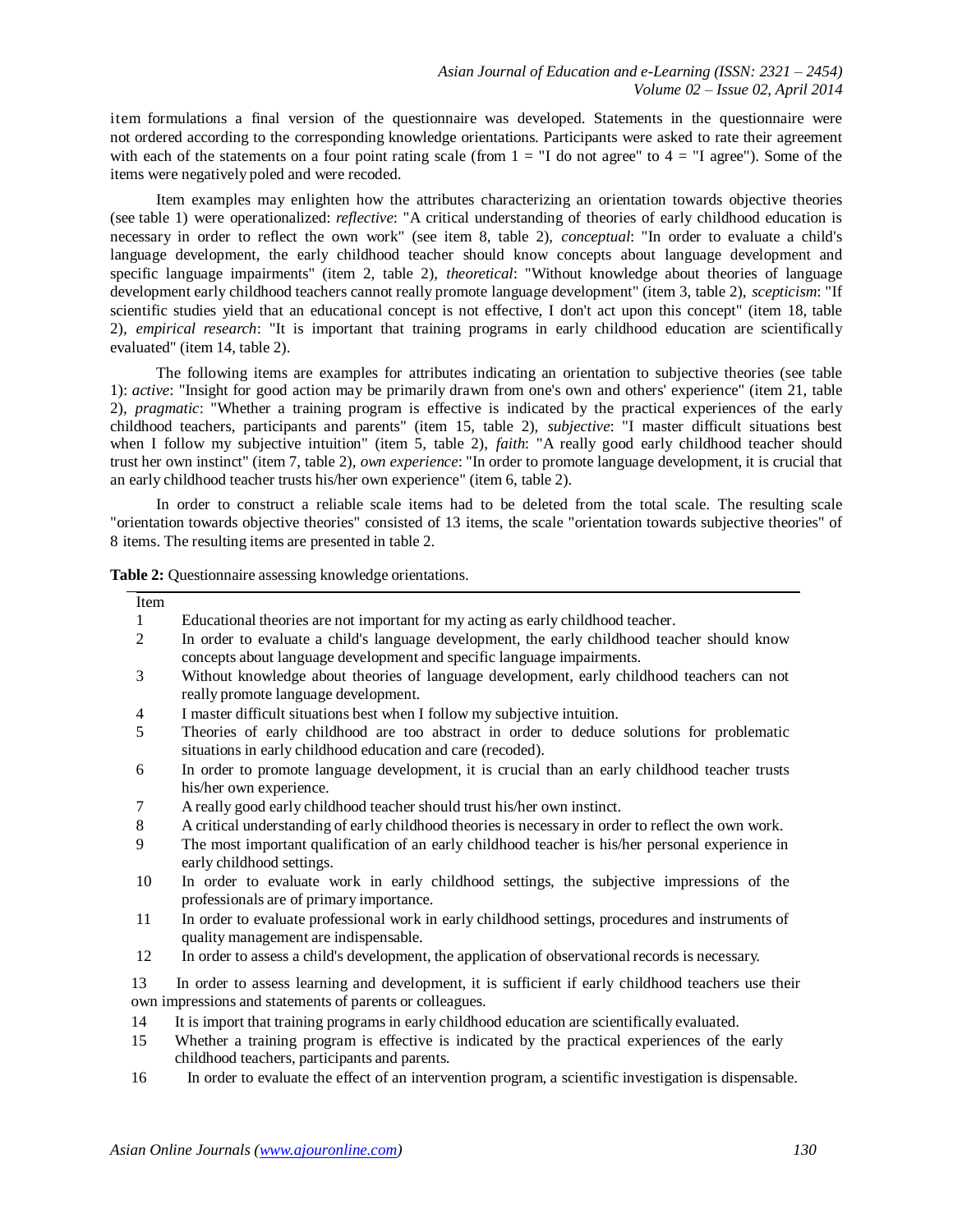- 17 In order to evaluation effectiveness of an intervention program it is not sufficient to ask early childhood teachers, children and parents about their experiences with the program.
- 18 If scientific studies yield that an educational concept is not effective I don't act upon this concept.
- 19 Important conclusions for early childhood teachers can be drawn from studies in early childhood education.
- 20 As every situation is different in early childhood settings scientific results are not helpful for the concrete work with children.
- 21 Insight for good action may be primarily drawn from one's own and others' experience.

*Note.* Orientation towards objective theories: items 1, 2, 3, 5, 8, 11, 12, 14, 16, 17, 18, 19, 20; orientation towards subjective theories: items 4, 6, 7, 9, 10, 13, 15, 21.

For beginners (first semester), the scale "orientation towards objective theories" was .69, for the scale "orientation towards subjective theories" .61. Both scales were modestly negatively correlated (r = - .27, *p*  $< .001$ ).

For graduates (sixth/seventh semester) reliability for the scale "orientation towards objective theories" was  $\alpha = .77$  (13 items), for the scale "orientation towards subjective theories" .71 (8 items). For graduates as well, both scales were negatively correlated  $(r = -0.39, p < 0.001)$ . These correlations suggest that, especially at the beginning of teacher education, these two scales assess slightly antithetic constructs, but are not just opposite characteristics of the same constructs.

## *4.2.2 Assessment of Background Variables*

The study presented in this article is part of a larger study about professionalization of prospective early childhood teachers. In this larger study a variety of background variables and competence measures was assessed. However, not all background variables were assessed at the beginning of early childhood teacher education. For purpose of clarity, only those variables are reported that were assessed in both cohorts and are used in the present analysis.

Besides sex and age, background variables which might affect knowledge orientations and/or belonging to the cohort of beginners vs. cohort of graduates were taken into account. In previous studies, it could be shown that e.g. the degree of subjective confidence of the career choice to work in early childhood centres affected motivational goal orientation (and potentially cognitive orientation) during early childhood teacher education (Mischo, Wahl, Hendler & Strohmer, 2012). The subjective confidence of the career choice itself is correlated with a variety of attributes, e.g. awareness of decision and the tendency to replicate the decision. Hence, the following background variables (besides age and sex) were assessed: previous experiences in early childhood settings (dichotomous: yes vs. no), subjective awareness of decision (dichotomous: aware vs. not aware), subjective confidence (four-point rating scale from not convinced to convinced), and the tendency to replicate the decision (yes vs. no).

#### *4.2.3 Data Analysis*

#### *Matching of graduates and beginners*

As available data resulted not from one follow up-design but from two cross cohort-studies (cross sectional study) of beginners and graduates, special measures of precaution have to be considered in order to ensure for comparability of the two cohorts. One powerful method to estimate unbiased treatment effect (e.g. the effect of the treatment "early childhood teacher education") is propensity score matching. Propensity score matching is a method to adjust a treatment effect (e.g. education effect) for measured confounders in a quasi-experiment (Rosenbaum & Rubin, 1983). In propensity score matching, the predicted probability (propensity score) for each individual to the membership of the groups (cohort of graduates vs. cohort of beginners) based on certain covariates is calculated by logistic regression with covariates (e.g. sex, biographic variables) as predictors of group membership. The propensity scores exhibits how likely it is that a person falls into a certain group (e. g. a treatment group) given the observed values of covariates. For each member of the treatment condition (here: for each of the 577 graduates) one member of the control condition (here: from the total of 956 beginners) with a propensity score as equal as possible is selected (criterion of nearest neighbour-similarity). By this matching procedure a balance in propensity scores between participants of treatment and control (graduates and beginners) is achieved and a balance on the covariates used to calculate propensity scores between the two groups (cohorts) is accomplished (Stuart, 2010). Propensity score matching has certain advantages over covariance analysis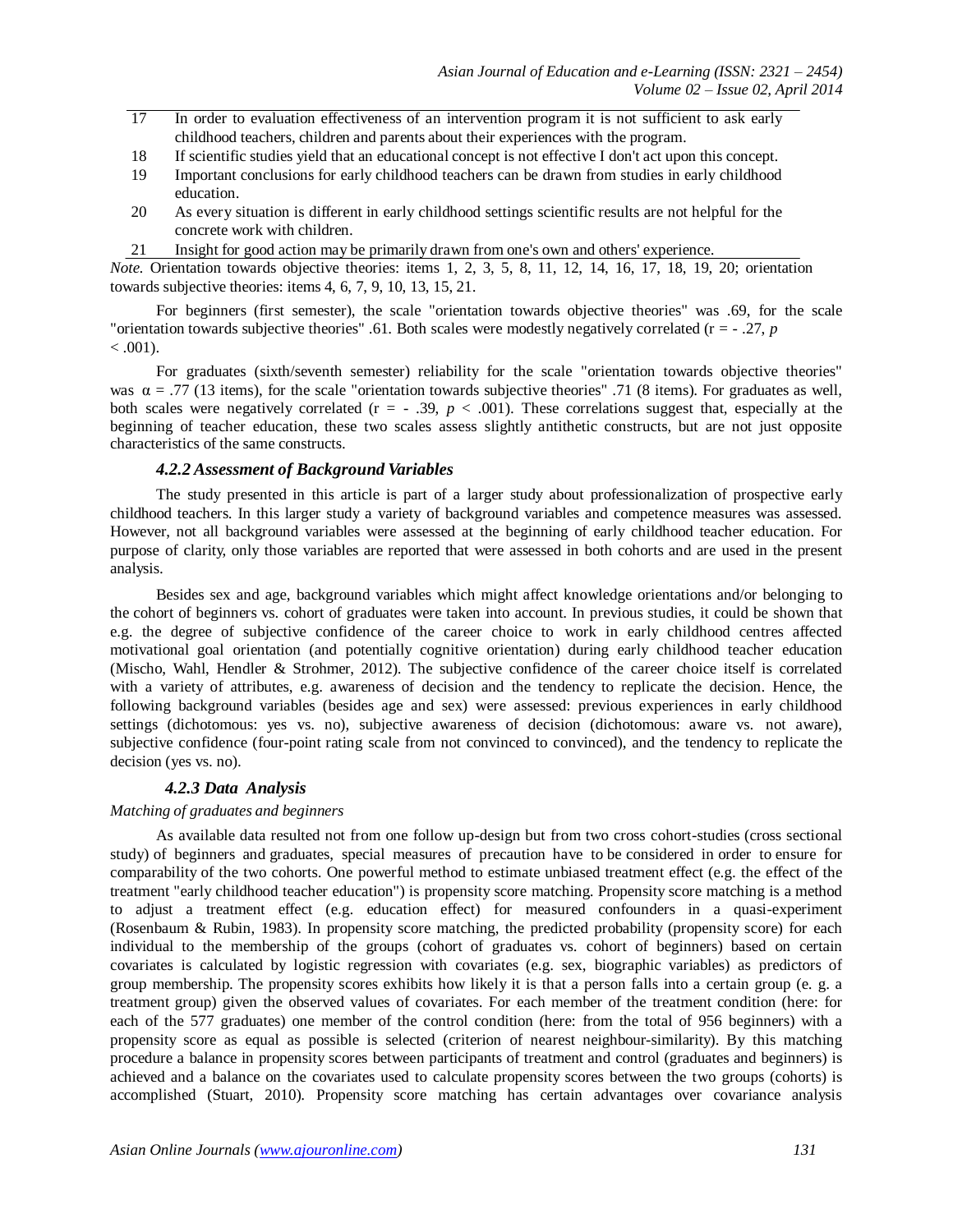(Tracz, Nelson, Newman & Beltran, 2005; see also Hughes, Chen, Thoemmes & Kwok, 2010).

For the present study all of the background variables described above besides age was taken as covariates in the logistic regression of the matching procedure. The age variable was not considered as it is inevitable (thus trivial) that the cohort of graduates differs from the cohort of beginners. The covariates used in logistic regression were sex, prior experience in early childhood centres, awareness of career choice, confidence of career choice, and the tendency to replicate the career choice. For the resulting propensity scores a caliper of maximum .02 for the standard deviation of propensity scores' logits was accepted. That means that for each member of the graduate cohort one member of the beginners' cohort was matched that had a maximum divergence of one fifth (.02) of the standard deviation of the logits of all propensity scores. This criterion ensures that the resulting matched pairs were as equal as possible. Altogether 402 members of the 956 beginners' cohort could be matched to 402 members of the graduates' cohort. In other words: the data of matched paired consisted of 804 participants. In the matched pairs data, 194 participants of the beginners' cohort  $(N = 402)$  were students at universities and 208 were students at vocational schools, from the 402 participants at the end of their education, 193 were students at universities and 209 were students at vocational schools (48 % students at universities, 51 % students at vocational schools).

Regarding propensity scores, the overall balance test of Hansen and Bowers (2008) was not significant ( $\chi^2$  = 0.36,  $df = 5$ ,  $p = .99$ ). The multivariate imbalance measure considerably decreased from .18 before matching to .08 after matching (see Iacus, King & Porro, 2011). The visual inspection of standardized differences in propensity scores as well indicated a very good result of the matching procedure. In summary, the matching procedure led to matched pairs of graduates and beginners who were very similar regarding the set of covariates considered. These matched pairs-data were used for testing the hypotheses.

#### *Multilevel structure of data*

The present data have a multilevel structure (Bryk & Raudenbush, 1992). Data from each participant of the study are located on level 1 and are nested within level 2 - units (one of the 30 institutions: vocational school or university). The type of institution (academic level: university vs. vocational school) constitutes a level 2 covariate (between group-predictor). Within each level 2 - unit (institution) there exist members of the beginners' cohorts and members of the graduates' cohort. Therefore the time of early childhood teacher education (beginning vs. end) is a level 1 - covariate (within group-predictor).

# **5. RESULTS**

#### *5.1 Descriptive Statistics of Knowledge Orientation Scales*

Means and standard deviations of the two scales for beginners and graduates (matched pairs) are presented in table 3.

| of institution (track)                                                                                          | Means $(SD)$ for cognitive orientations – Time of assessment |                     |            |                                        |
|-----------------------------------------------------------------------------------------------------------------|--------------------------------------------------------------|---------------------|------------|----------------------------------------|
|                                                                                                                 | Beginning of education                                       |                     | End<br>of  | $(6^{th/7}$ <sup>th</sup><br>education |
| $(1st$ semester, N = 402)                                                                                       |                                                              | semester, $N = 402$ |            |                                        |
|                                                                                                                 | Subjective                                                   | Objectiv            | Subjective | <i><b>Objective</b></i>                |
| theories                                                                                                        |                                                              | e theories          | theories   | theories                               |
| Vocational School ( $N = 378$ )                                                                                 | 2.93(0.40)                                                   | 2.94(0.35)          | 2.76(0.41) | 2.99(0.36)                             |
| University (BA-level; $N = (417)$ )                                                                             | 2.72(0.41)                                                   | 3.09(0.32)          | 2.49(0.40) | 3.24 (0.35) Note.                      |
| Subjective theories: orientation towards subjective theories, Objective theories: orientation towards objective |                                                              |                     |            |                                        |
| theories.                                                                                                       |                                                              |                     |            |                                        |

**Table 3:** Means and standard deviations (SD) for the two scales of cognitive orientations (matched pairs data). Type

# *5.2 Results according to Research Questions*

On individual level (level 1), time (beginning vs. end) was used as within group -predictor in a random slope multilevel model. On between level (level 2), type of institution (university vs. vocational school) was used as between group-predictor. Cross level-interaction was also considered by specifying type of institution as predictor for the random regression slope of the time effect. The total number of groups (institutions) was 30 (average group size = 14.3). Dependent variables were scores for subjective and for objective orientations.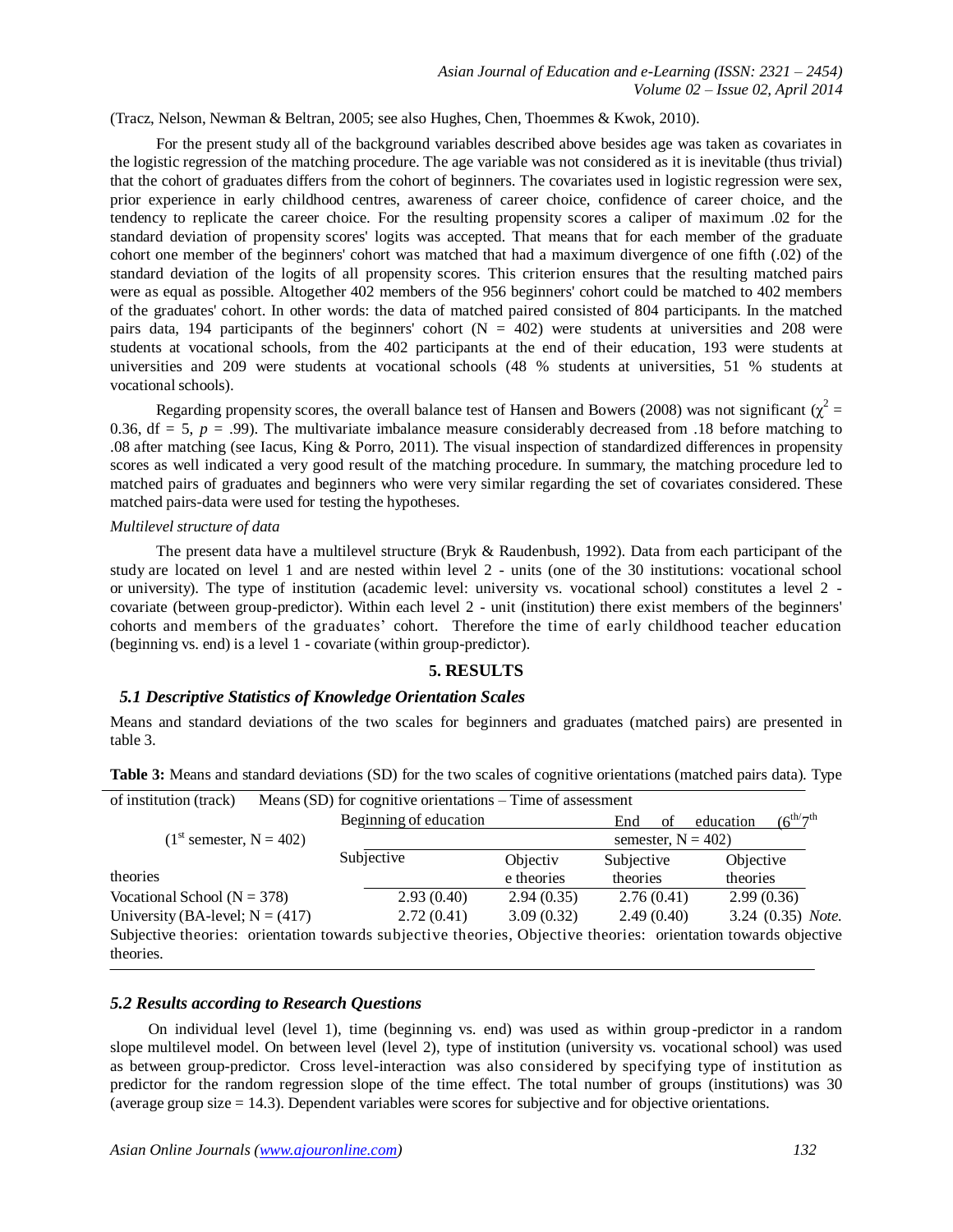Interclass correlation for the scale subjective orientation was .10, for the objective orientation scale .12. That means that 10 percent of the variance of the subjective theory-scale was observed between groups (between institutions), 12 percent of the objective orientation scale's variance appeared between groups (between institutions). This part of variance was regressed on level 2-predictors (education track). The results of multilevel analyses are summarized in table 4.

| Dependent variable        |        | Predictor                                 | B         | SE(B) |
|---------------------------|--------|-------------------------------------------|-----------|-------|
| Orientation towards       |        |                                           |           |       |
| subjective theories       |        | within Time (for track = university)      | $-0.06**$ | 0.02  |
| between                   |        | Type of institution $(rack)^a$            | $0.19**$  | 0.05  |
| Effect of predictor time  |        | Track (increase of time-effect for        | 0.01      | 0.01  |
| cross level-interaction   |        | $track = vocabational school compared to$ |           |       |
|                           |        | university)                               |           |       |
| <i>objective theories</i> | within | Time (for track = university)             | $0.05*$   | 0.02  |
| between                   |        | Type of institution $(rack)^a$            | $0.13**$  | 0.05  |
| Effect of predictor time  |        | Track (increase of time-effect for        | $-0.02#$  | 0.01  |
| cross level-interaction   |        | $track = vocabational school compared to$ |           |       |
|                           |        | university)                               |           |       |

**Table 4:** Results of multilevel regression (matched pairs data,  $N = 804$ ).

*Note.* B regression weight beta, SE (B) standard error of beta,  $\# p < .10$ , \*\* $p < .01$ , \*\*\*  $p < .001$ ,

 $a_1$  = university, 2 = vocational school.

#### *Research Question 1*

Research question 1 (overall change in knowledge orientations) is tested by the time-effect in the multilevel model. For orientation towards subjective theories, the effect of time was highly significant with a negative beta weight (beta = - 0.06) which indicates a decrease of a subjective orientation (as could be seen in figure 1). The increase of scientific orientation was also significant with a positive beta weight (beta =  $0.05$ ). Hence, the assumption of an overall change in knowledge orientations could be confirmed.

For both orientations, results revealed overall differences between types of institutions (tracks): a higher orientation towards subjective theories in vocational schools and a higher orientation towards objective theories in universities. The two knowledge orientation may also be at least partly confounded with the two access paths, the graduation on O-level for vocational schools, the A-level, "matura", or international baccalaureate for universities.

## *Research Question 2*

Regarding research question 2 (differential change), no differences in change of subjective orientation between vocational schools and universities appeared. For change in scientific orientation, only a tendency of statistical difference between universities and vocational schools could be detected  $(p < .10)$  indicating that the increase in scientific orientation at vocational schools is slightly lower than increase in universities. For subjective orientation, the assumption of a differential change between tracks could not be confirmed, for scientific orientation, a differential change could only partly be confirmed as statistical tendency.

#### *Research Question 3*

Research question 3 (selection bias) was tested by analyzing only data for beginners. Multilevel regressions were performed using type of institution as predictor. For both cognitive orientation scales, about 9 percent for the variance appeared between institutions, (interclass correlation = .09). Results are summarized in table 5.

|  |  | <b>Table 5:</b> Results of multilevel regression – beginning of teacher education ( $N = 402$ ). |
|--|--|--------------------------------------------------------------------------------------------------|
|--|--|--------------------------------------------------------------------------------------------------|

| Dependent variable         |                                                                       | Predictor                                                                                                                                             |                | SE(B) |
|----------------------------|-----------------------------------------------------------------------|-------------------------------------------------------------------------------------------------------------------------------------------------------|----------------|-------|
| <i>Orientation towards</i> |                                                                       |                                                                                                                                                       |                |       |
| subjective theories        | between                                                               | Type of institution $(rack)^a$                                                                                                                        | $0.21***$      | 0.05  |
| <i>objective theories</i>  | between                                                               | Type of institution (track)                                                                                                                           | $-0.16***$     | 0.04  |
|                            | $\mathbf{1}$ , and $\mathbf{1}$ , and $\mathbf{1}$ , and $\mathbf{1}$ | 0.0131<br>$\mathcal{L}$ and $\mathcal{L}$ and $\mathcal{L}$ and $\mathcal{L}$ and $\mathcal{L}$ and $\mathcal{L}$ and $\mathcal{L}$ and $\mathcal{L}$ | $\cdot$ $\sim$ |       |

*Note.* B regression weight beta, SE (B) standard error of beta, \*\*\*  $p < .001$ ,  $a_1$  = university, 2 = vocational school.

As for both cognitive orientations, the effect of the type of institution was highly significant a selection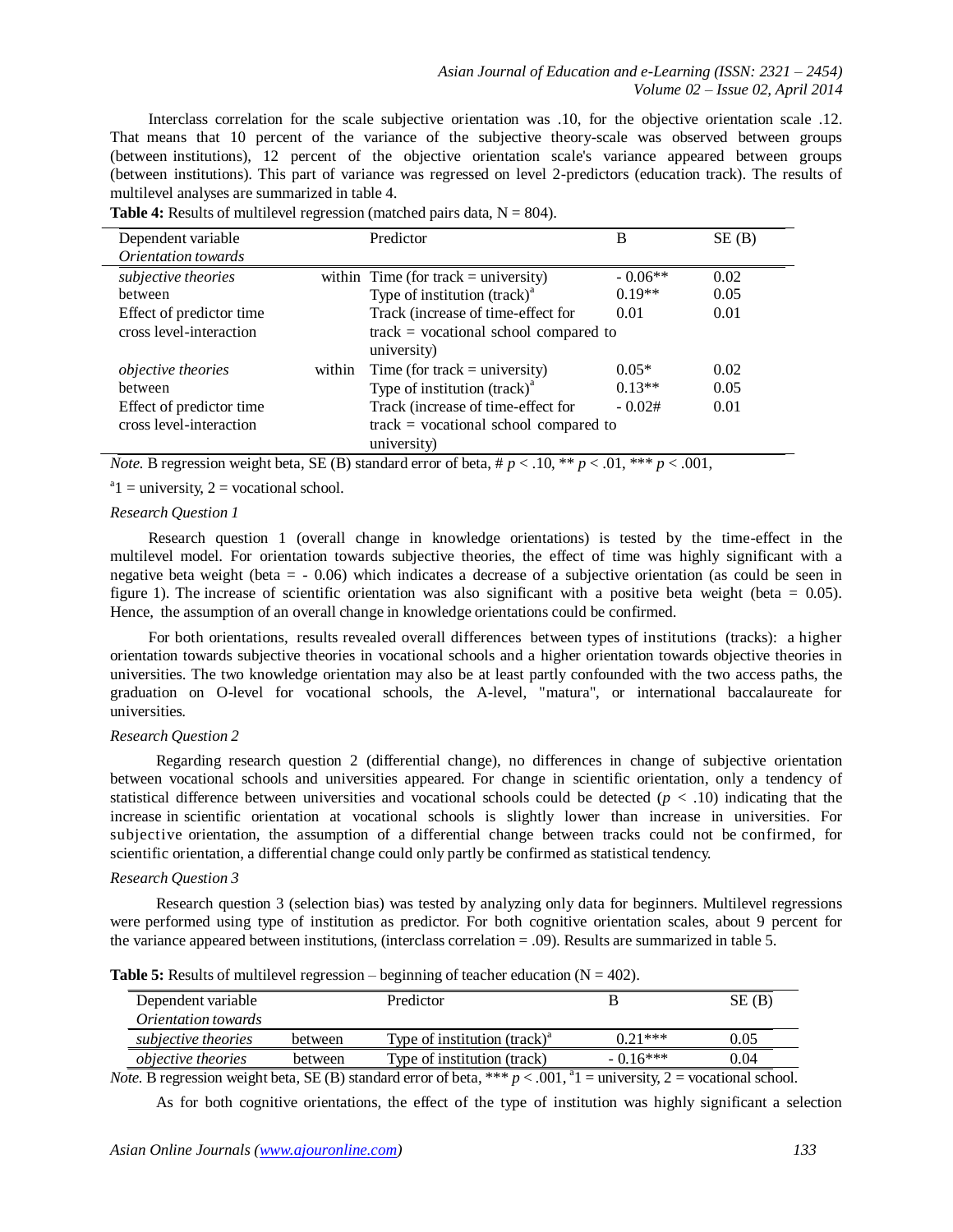effect seems highly plausible. Prospective early childhood teachers with a higher orientation towards subjective theories tend to visit vocational schools whereas students with a higher orientation towards objective theories take the university track.

*Additional Research Question (difference at the end of education)*

When only data at the end of teacher education are considered, differences between different tracks remain highly significant (see table 6).

**Table 6:** Results of multilevel regression – end of teacher education ( $N = 402$ ).

| Dependent variable         |         | Predictor                                |                        | SE(B) |
|----------------------------|---------|------------------------------------------|------------------------|-------|
| <i>Orientation towards</i> |         |                                          |                        |       |
| subjective theories        | between | Type of institution (track) <sup>"</sup> | $0.25***$              |       |
| <i>objective theories</i>  | between | Type of institution (track)              | $-0.74***$             | 0.06  |
|                            |         | $01 - 34$                                | $\cdot$ $\cdot$ $\sim$ |       |

*Note.* B regression weight beta, SE (B) standard error of beta, \*\*\*  $p < .001$ ,  $a_1$  = university, 2 = vocational school.

Differences between institutions within each track of education were tested by calculating the design effect within each track. The design effect is a function of the interclass correlation but takes the average cluster size into account. As a rule of thumb, design effects > 2 are considered as substantial (Muthen, 2010). For reasons of comparison, design effects within each track were also calculated for the beginners' data (see table 7).

**Table 7:** Design effects within type of institution.

| Type of institution (track)         | Design effects <sup>*</sup> |                                                   |            |           |  |
|-------------------------------------|-----------------------------|---------------------------------------------------|------------|-----------|--|
| Time of assessment                  |                             |                                                   |            |           |  |
| Beginning of education              | End of education            |                                                   |            |           |  |
| $(1st$ semester, N = 402)           |                             | $(6^{\text{th}}7^{\text{th}})$ semester, N = 402) |            |           |  |
| Subjective theories                 |                             | Objective                                         | Subjective | Objective |  |
|                                     |                             | theories                                          | theories   | theories  |  |
| Vocational School ( $N = 378$ )     | 1.81                        | 1.83                                              | 2.28       | 2.39      |  |
| University (BA-level; $N = (417)$ ) | 1.06                        | 1.21                                              | 2.53       | 3.17      |  |

<sup>a</sup> Design effects are calculated according to the formula:  $1 + (average cluster size - 1)$  x interclass correlation.

As can be seen from table 7, all design effects for the graduates are substantial  $(> 2)$ . Therefore, differences between concrete institutions within the university-track and within the track of vocational schools exist. The largest design effect occurred between universities. This may be due to the different profiles of bachelor study courses at universities. In contrast, design effects within each track at the beginning of education were not substantial  $\langle \langle 2 \rangle$ . These results support the interpretation that different profiles (in study courses) increase the variability in cognitive orientations between members of concrete institutions within each track. Thus, is seems less the type of institution (tracks) but the concrete profile of an institution which affects the development of knowledge orientations.

#### **6. DISCUSSION**

To begin with, students' cognitive orientations could be measured in a reliable manner. The variable cantered approach applied to beginners' and graduates' data in this study supports results from a person cantered approach applied to data from the "middle" of early childhood education (fourth semester). The two orientations differentiated in this study were negatively correlated. The absolute value of the negative correlation indicates that these two orientations are not just opposite poles of one construct but two distinct orientations.

 Students' scientific orientation increases and subjective orientation decreases during early childhood teacher education. Mean values of the scales were between 2 and 3 (for subjective orientation) and about 3 and above for scientific orientation (on a 4 point rating-scale). From a point of professionalization this result seems desirable because students should not completely give up their orientation towards intuition, personal experience and subjective theories, but noticeably consider scientific theories, concepts and empirical results. In so far, prospective early childhood teachers are somewhat "between" a scientific and a clinical orientation as proposed by Katz (1993) and show a profile which is alike the profile of teacher educators as presumed by Katz.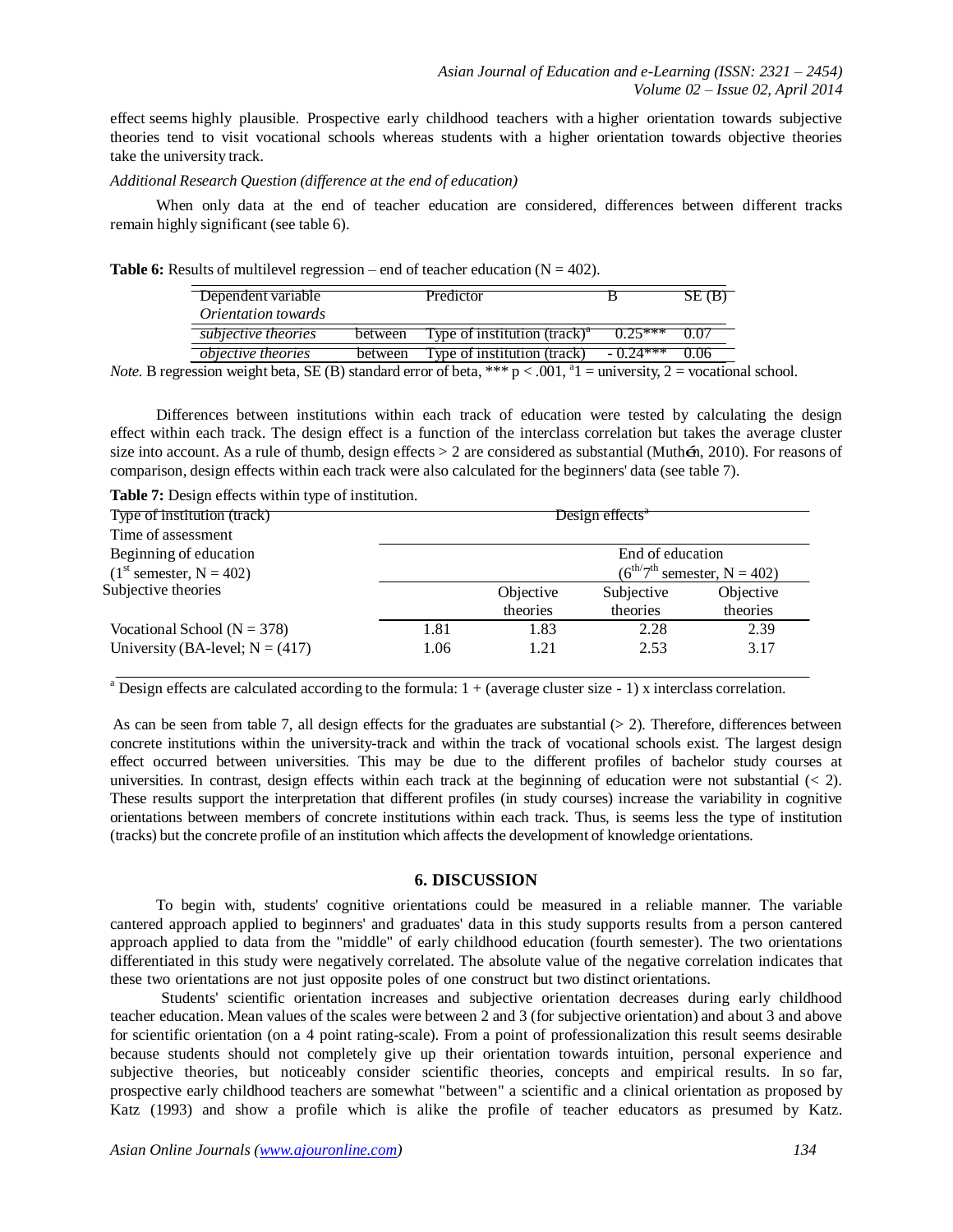The change in cognitive orientation might be due to an effect of age and/or an effect of teacher education. Additional analyses show that for all beginners ( $N = 956$ ), both cognitive orientations were negatively correlated with age (for subjective orientations:  $r = -0.23$ ,  $p < 0.001$ , for objective orientations,  $r = -0.22$ ,  $p < 0.001$ ), which might indicate that change occurs as a function of age. However, students' scientific orientation slightly more increases in the university track, which might indicate that education track plays a certain (but minor) role in fostering the scientific orientation. The interpretation that teacher education in general fosters a scientific orientation is supported by the increasing variability in cognitive orientations between concrete institutions from the beginning to the end of early childhood teacher education. Hence, the change in cognitive orientation might to a certain degree be a function of age, but probably is also a function of the thematic profile of a concrete institution. Other studies show that learning environments in higher education affect the development of personal epistemologies (Brownlee, Purdie & Boulton-Lewis, 2001; Tolhurst, 2007). Further studies should address to the thematic profiles of institutions and their impact on the development of orientation quality of prospective early childhood teachers.

Rather than education track a selection bias at the beginning of teacher education contributes most to differences between education tracks: at the beginning of their first semester, prospective teachers with a scientific orientation were attracted by universities, students with a higher subjective orientation were overrepresented in vocational schools. Hence, it can be questioned whether one of the aims of academization of early childhood teacher education in Germany, namely the fostering of a scientific orientation (OECD, 2004; see also the qualifications framework, section 1.4.), can be reached as a result of attending BA courses in early childhood education. In fact data support the view that the overrepresentation of BA students with higher scientific orientations is a due to self-selection as predicted by theories of person environment-fit (Kristof-Brown & Guay, 2011).

However, the limitations of the present study have to be taken into account. The results reported in this study were based on data of matched pairs which should ensure the comparability of the beginners' and the graduates' cohorts. Though this procedure is a suitable approximation, it cannot substitute an extensive follow up-study covering the whole period of teacher education.

Another limitation lies in the fact that the relation between cognitive orientations and professional action remains unclear. Further studies, which also incorporate in-depth and qualitative analyses as well as observational studies should shed light on the cognitive orientations not only of prospective but also employed early childhood teachers, the relationships between cognitive orientations and professional development, and between curricular profiles of early childhood teacher education and development of cognitive orientations. The probable selection bias at the beginning of teacher education might relativize the effect of different education tracks and draws attention to the question of recruitment of prospective early childhood teachers.

Considering results but also limitations of this study, it seems worthwhile to further investigate the relevance of cognitive orientations in teacher education.

#### **7. REFERENCES**

[1] Belenky, M. F., Clinchy, B. M., Goldberger, N. R., & Tarule, J. M. (1986). *Women's ways of knowing*. New York: Basic Books.

[2] Black, A. L., & Halliwell, G. (2000). Accessing practical knowledge: how? why? *Teaching and Teacher Education, 16*, 103-115. <http://dx.doi.org/10.1016/S0742-051X> (99)00045-1

[3] Bredekamp, S. (1995). What do early childhood professional need to know and be able to do? *Young Children, 50*, 67–69.

[4] Bredekamp, S. (Ed.) (1988). *Developmentally appropriate practice in early childhood programs serving children from birth through age 8*. Washington, DC: National Association for the Education of Young Children.

[5] Brownlee, J., Purdie, N., & Boulton-Lewis, G. (2001). Changing epistemological beliefs in pre-service teacher education students. *Teaching in Highe Education,6*(2), 248-268. [http://dx.doi.org/10.1080/1](http://dx.doi.org/10.1080/)3562510120045221

[6] Brownlee, J., & Berthelsen, D. (2006). Personal epistemology and relational pedagogy in early childhood teacher education programs. *Early Years: An International Journal of Research, 26*, 17-29[.](http://dx.doi.org/10.1080/) [http://dx.doi.org/10.1080/0](http://dx.doi.org/10.1080/)9575140500507785

[7] Bryk, A. S., & Raudenbush, S. W. (1992). *Hierarchical linear models. Applications and data analysis*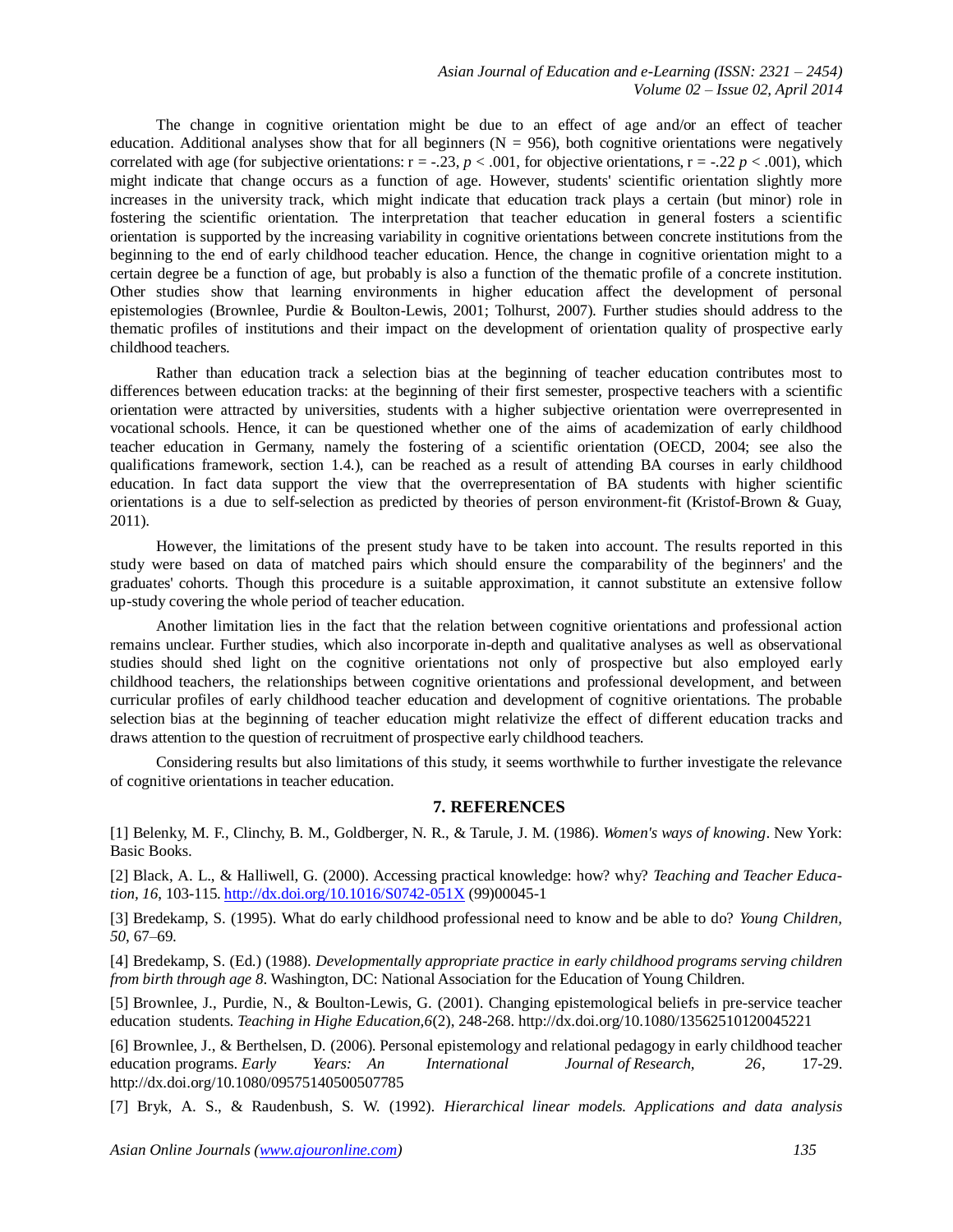*methods*. Newbury Park, CA: Sage Publications.

[8] Buchmann, M. (1984). The use of research knowledge in teacher education and teaching. *American Journal of Education, 92,* 421-439. [http://dx.doi.org/10.1086/4](http://dx.doi.org/10.1086/)43768

[9] Buehl, M. M., & Alexander, P. (2001). Beliefs about academic knowledge. *Educational Psychology Review, 13,* 385–418. <http://dx.doi.org/10.1023/A:1011917914756>

[10] Buysse, V., & Wesley, P. W. (2006). Evidence-based practice: How did it emerge and what does it really mean for the early childhood field? *Zero to Three, 27,* 50-55.

[11] Buysse, V., Wesley, P. W., Snyder, P., & Winton, P. (2006). Evidence-based practice: What does it mean for the early childhood field? *Young Exceptional Children, 9,* 2-10. [http://dx.doi.org/10.1177/1](http://dx.doi.org/10.1177/)09625060600900401

[12] Buysse, V., Winton, P. J., Rous, B., & Epstein, D. J., & Lim, C.-I. (2012). Evidence based practice. *Zero to Three, 32,* 25-29.

[13] Cervero, R. M. (1990). The importance of practical knowledge and implications for continuing education. *Journal of Continuing Education in the Health Professions, 10*, 85- 94. [http://dx.doi.org/10.1002/ch](http://dx.doi.org/10.1002/)p.4750100111

[14] Dweck, C. S., Chiu, C. Y., & Hong, Y. Y. (1995). Implicit theories and their role in judgments and reactions: A world from two perspectives. *Psychological Inquiry, 6*, 267-285[.](http://dx.doi.org/10.1207/) [http://dx.doi.org/10.1207/s](http://dx.doi.org/10.1207/)15327965pli0604\_1

[15] Early, D., Maxwell, K., Burchinal, M., Bender, R., Ebanks, C., & Henry, G. (2007). Teachers' education, classroom quality, and young children's academic skills: Results from seven studies of preschool program. *Child Development, 78*(2), 558-580. <http://dx.doi.org/10.1111/j.1467-8624.2007.01014.x>

[16] Fenstermacher, G. D. (1994). The knower and the known: The nature of knowledge in research on teaching. In L. Darling-Hammond (Ed.), *Review of Research in Education, Vol. 20* (pp. 3-56). Washington, D.C.: American Educational Research Association.

[17] Freidson, E. (1970). *Profession of medicine. A study of the sociology of applied knowledge*. New York: Harper & Row.

[18] Garbett, D. (2003). Science education in early childhood teacher education: Putting forward a case to enhanc e student teachers' confidence and competence. *Research in Science Education, 33,* 467-481[.](http://dx.doi.org/10.1023/) [http://dx.doi.org/10.1023/B](http://dx.doi.org/10.1023/):RISE.0000005251.20085.62

[19] Glaser, R., & Takanishi, R. (1986). Creating a knowledge base for education: Psychology's contributions and prospects. *American Psychologist, 41,* 1025-1028. [http://dx.doi.org/10.1037//0](http://dx.doi.org/10.1037/)003-066X.41.10.1025

[20] Green, L. W. (2008). Making research relevant: If it is an evidence- based practice, where's the practicebased evidence? *Family Practice, 25*, 20-24. [http://dx.doi.org/10.1093/f](http://dx.doi.org/10.1093/)ampra/cmn055

[21] Groeben, N. (1990). Subjective theories and the explanation of human action. In G. R. Semin, G.R., & G. Gergen (eds.), *Everyday understanding: social and scientific implications* (pp. 19-44). London: SagePublications.

[22] Groeben, N., Wahl, D., Schlee, J., & Scheele, B. (1988). *Das Forschungsprogramm Subjektive Theorien*. [The research program subjective theories]. Tübingen: Francke.

[23] Hammersley, M. (2005). The myth of research-based practice: The critical case of educational inquiry. *International Journal of Social Research Methodology, 8*(4), 317-330[.](http://dx.doi.org/10.1080/) [http://dx.doi.org/10.1080/1](http://dx.doi.org/10.1080/)364557042000232844

[24] Hansen, B. B., & Bowers, J. (2008). Covariate balance in simple, stratified and clustered comparative studies. *Statistical Science, 23*, 219-236. [http://dx.doi.org/10.1214/0](http://dx.doi.org/10.1214/)8-STS254

[25] Hedges, H. (2012). Teachers' funds of knowledge: a challenge to evidence-based practice. *Teachers and Teaching: Theory and Practice, 18*(1), 7-24. [http://dx.doi.org/10.1080/1](http://dx.doi.org/10.1080/)3540602.2011.622548

[26] Hiebert, J., Gallimore, R., & Stigler, J. (2002). A knowledge base for the teaching profession: What would it look like and how can we get one? *Educational Researcher, 31,* 3-1[5.](http://dx.doi.org/10.3102/) [http://dx.doi.org/10.3102/0](http://dx.doi.org/10.3102/)013189X031005003

[27] Hofer, B. K. (2001). Personal epistemology research: Implications for learning and teaching. *Journal of Educational Psychology Review, 13*, 353-383. <http://dx.doi.org/10.1023/A:1011965830686>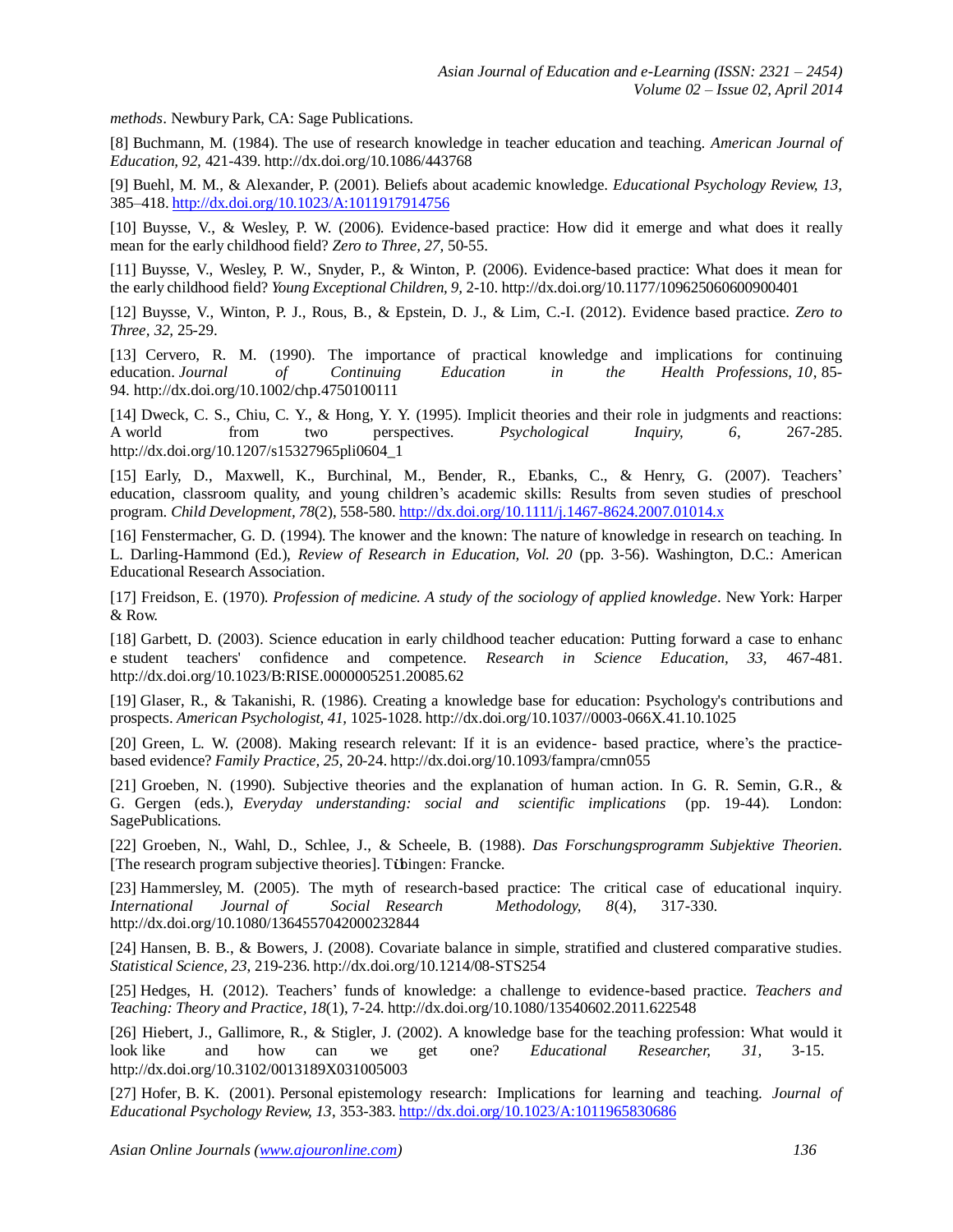[28] Hofer, B. K., & Pintrich, P. R. (1997). The development of epistemological theories: Beliefs about knowledge and knowing and their relation to learning. *Review of Educational Research, 67*, 88- 140. [http://dx.doi.org/10.3102/0](http://dx.doi.org/10.3102/)0346543067001088

[29] Hughes, J. N., Chen, Q., Thoemmes, F., & Kwok, O. (2010). An investigation of the relationship between retention in frist grade and performance on high stake tests in third grade. *Education Evaluation and Policy Analysis, 32,* 166-182. [http://dx.doi.org/10.3102/0](http://dx.doi.org/10.3102/)162373710367682

[30] Hyson, M., Tomlinson, H. B., & Morris, C. A. S. (2009). Quality improvement in early childhood teacher educa- tion faculty perspectives and recommendations for the future. *Early Childhood Research and Practice, 11*  (1). Retrieved: May 2011, from <http://ecrp.uiuc.edu/v11n1/hyson.html>

[31] Iacus, S. M., King, G., & Porro, G. (2011). Causal inference without balance checking: Coarsened exact matching. *Political Analysis, 20,* 1-24. [http://dx.doi.org/10.1093/p](http://dx.doi.org/10.1093/)an/mpr013

[32] Kallery, M. (2001). Early-years educators' attitudes to science and pseudo-science: the case of astronomy and astrology*. European Journal of Teacher Education, 24,* 329-342[.](http://dx.doi.org/10.1080/) [http://dx.doi.org/10.1080/0](http://dx.doi.org/10.1080/)2619760220128888

[33] Katz, L. G. (1987). The nature of professions: Where is early childhood education? In L. Katz (Ed.), *Current topics on early childhood education* (Vol 7, pp. 1-17.). New Jersey: Ablex PublishingCorporation.

[34] Katz, L. G. (1993). Trends and issues in the dissemination of child development and early education knowledge. *International Journal of Early Years Education, 1,* 7-17. [http://dx.doi.org/10.1080/0](http://dx.doi.org/10.1080/)966976930010202

[35] Kelley, P., & Camilli, G. (2007). *The impact of teacher education on outcomes in center-based early childhood education programs: A meta-analysis*.

[36] Kinos, J., & Virtanen, J. (2008). The fourth science of education. Early childhood education as a discipline in the curricula of Finnish universities. *Nordic Early Childhood Education Research, 1,* 3–15.

[37] Kristof-Brown, A. L., & Guay, R. P. (2011). Person–environment fit. In S. Zedeck (Ed.), *APA handbook of indus- trial and organizational psychology Vol. 3*. (pp. 3–50). Washington, DC: American Psychological Association.

[38] Latta, M. M., Buck, G., Leslie-Pelecky, D., & Carpenter, L. (2007). Terms of inquiry. *Teachers and Teaching: Theory and Practice, 13*(1), 21 – 41. <http://dx.doi.org/10.1080/13540600601106047>

[39] Laursen, B., & Hoff, E. (2006). Person-centered and variable-centered approaches to longitudinal data *Merill Palmer Quarterly, 52,* 377–389. [http://dx.doi.org/10.1353/m](http://dx.doi.org/10.1353/)pq.2006.0029

[40] Lodewyk, K. R. (2007). Relations among epistemological beliefs, academic achievement, and task performance in secondary school students. *Educational Psychology, 27,* 307-327[.](http://dx.doi.org/10.1080/) [http://dx.doi.org/10.1080/0](http://dx.doi.org/10.1080/)1443410601104080

[41] Loughran, J., Mitchell, I., & Mitchell, J. (2003). Attempting to document teachers' professionalknowledge. International *Journal of Qualitative Studies in Education, 16*(6), 853-873[.](http://dx.doi.org/10.1080/) [http://dx.doi.org/10.1080/0](http://dx.doi.org/10.1080/)9518390310001632180

[42] Mischo, C., Wahl, S., Hendler, J., & Strohmer, J. (2012). Warum in einer Kindertagesstätte arbeiten? Entschei- dungstypen und Ausbildungs-/Studienmotivation bei angehenden frühpädagogischen Fachkräften an Fachschulen und Hochschulen. [Why work in a kindergarten? Types of decision and study motivation of prospective early childhood teachers in Germany]. *German Journal of Educational Psychology, 26*(3), 167-181. [http://dx.doi.org/10.1024/1](http://dx.doi.org/10.1024/)010-0652/a000072

[43] Mischo, C., Wahl, S., Strohmer, J., & Hendler, J. (2012). Knowledge orientations of prospective early childhood teachers. *Journal of Early Childhood Teacher Education, 33*, 144-162[.](http://dx.doi.org/10.1080/) [http://dx.doi.org/10.1080/1](http://dx.doi.org/10.1080/)0901027.2012.675836

[44] Morgan, G. G. (2003). Staffing. In D. Cryer, D., & R. M. Clifford (eds.), *Childhood Education and Care in the USA* (pp. 58-72). Baltimore: Brookes Publishing.

[45] Muthén, L. (2010). *Personal note in Mplus Discussion group*. Retrieved july 2012, fro[m](http://www.statmodel.com/discussion/messages/12/18.html) [http://www.statmodel.com/discussion/messages/12/18.html.](http://www.statmodel.com/discussion/messages/12/18.html)

[46] National Association for the Education of Young Children NAEYC and National Association of Child Care Resource & Referral Agencies NACCRRA. (2011). *Early childhood education professional development:*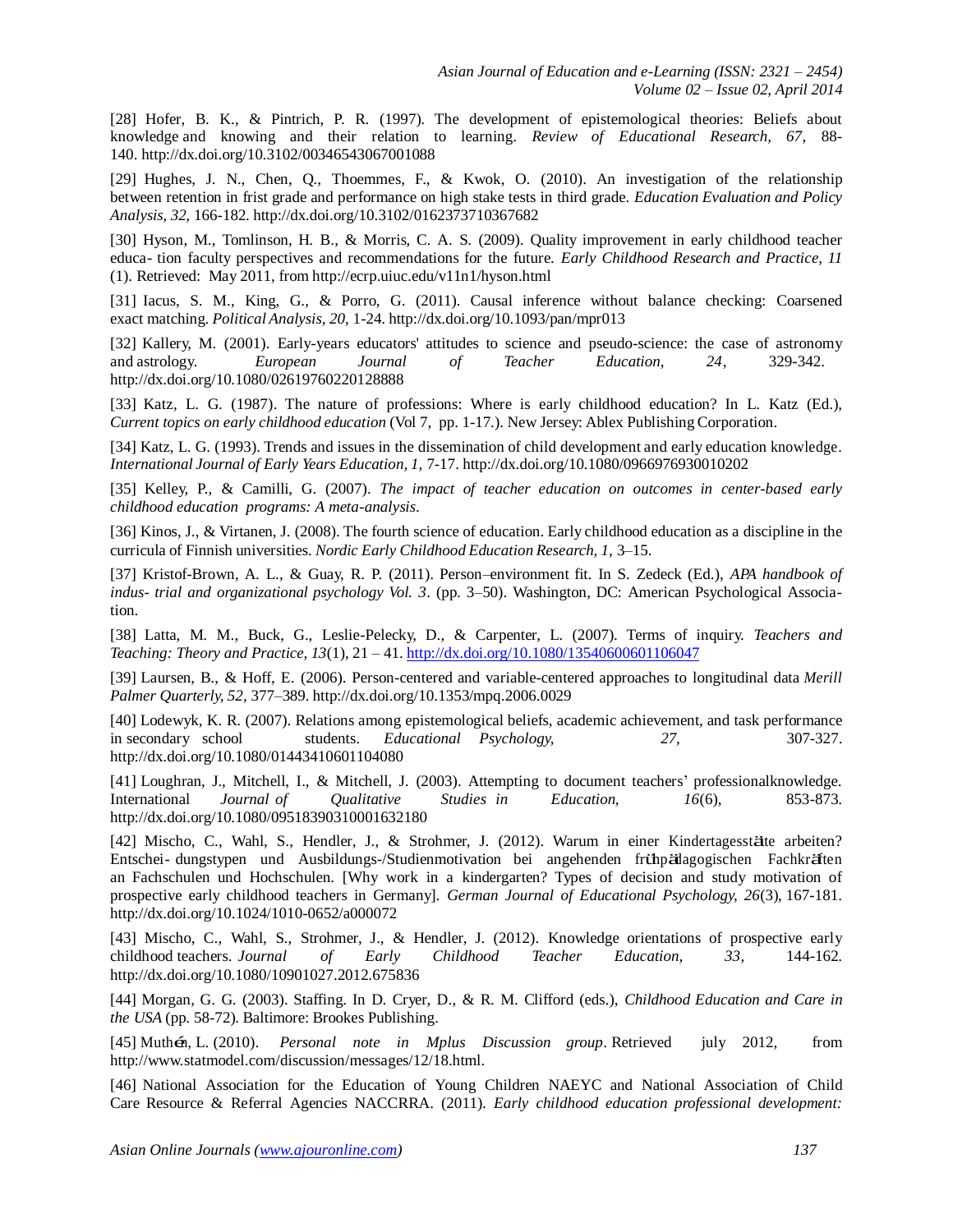*Training and technical assistance glossary*. Retrieved: May 2011, fro[m](http://www.naeyc.org/files/naeyc/file/) <http://www.naeyc.org/files/naeyc/file/> ecprofessional/ NAEYC\_NACCRRA\_TrainingTAGlossary. pdf.

[47] National Registry of Evidence-Based Practices and Programs NREEP. (2007). *NREPP Review Criteria*. Retrieved: March 2008, from [http://www.nrepp.samsha.gov/review-criteria.htm.](http://www.nrepp.samsha.gov/review-criteria.htm)

[48] NICHD Early Child Care Research Network. (2002). Child-care structure – process – outcome: Direct and indirect effects of child care quality on young children's development. Psychological Science, 13, 199 -206[.](http://dx.doi.org/10.1111/) [http://dx.doi.org/10.1111/1](http://dx.doi.org/10.1111/)467-9280.00438

[49] NICHD Early Child Care Research Network. (2003). Does quality of child care affect child outcomes at age4 1/2? *Developmental Psychology, 39,* 451-469. [http://dx.doi.org/10.1037/0](http://dx.doi.org/10.1037/)012-1649.39.3.451

[50] OECD. (2004). *Die Politik der frühkindlichen Betreuung, Bildung und Erziehung in der Bundesrepublik Deutschland. Ein Länderbericht der Organisation für wirtschaftliche Zusammenarbeit und Entwicklung* (OECD) [The policy of early childhood education and care in Germany].

[51] Oberhuemer, P., Schreyer, I., & Neuman, M. (2010). *Professionals in early childhood education and care systems: European profiles and perspectives*. Opladen & Farmington Hills, MI: Barbara Budrich.

[52] Pajares, F. (1992). Teachers' beliefs and education research: Cleaning up a messy construct. *Review of Educational Research, 62*, 307-332. [http://dx.doi.org/10.3102/0](http://dx.doi.org/10.3102/)0346543062003307

[53] Penn, H., & Lloyd, E. (2007). Richness or rigour? A discussion of systematic reviews and evidence -based policy in early childhood. *Contemporary Issues in Early Childhood, 8*(1), 3-1[8.](http://dx.doi.org/10.2304/) [http://dx.doi.org/10.2304/ciec](http://dx.doi.org/10.2304/).2007.8.1.3

[54] Perry, W. G. (1970). *Forms of intellectual and ethical development in the college years: a scheme*. New York: Holt, Rinehart & Winston.

[55] Pianta, R., Howes, C., Burchinal, M., Bryant, D., Clifford, R., Early, D., & Barbarin, O. (2005). Features of pre-kindergarten programs, classrooms, and teachers: Do they predict observed classroom quality and childteacher interactions? *Applied Developmental Science, 9,* 144-159. s1532480xads0903\_2

[56] Rodriguez, L., & Cano, R. (2006). The epistemological beliefs, learning approaches and study orchestrations of university students. *Studies in Higher Education, 31*, 617-636. [http://dx.doi.org/10.1080/0](http://dx.doi.org/10.1080/)3075070600923442

[57] Rosenbaum, P. R., & Rubin, D. B. (1983). The central role of the propensity score in observational studies for causal effects. *Biometrika, 70*, 41–55. [http://dx.doi.org/10.2307/2](http://dx.doi.org/10.2307/)335942

[58] Russell, T. L. (1987). Research, practical knowledge, and the conduct of teacher education. Educational Theory, 37, 369-375. [http://dx.doi.org/10.1111/j](http://dx.doi.org/10.1111/).1741-5446.1987.00369.x

[59] Saracho, O. N., & Spodek, B. (2007). Early childhood teachers' preparation and the quality of program outcomes. *Early Child Development and Care, 177*(1), 77–91. [http://dx.doi.org/10.1080/0](http://dx.doi.org/10.1080/)3004430500317366

[60] Schmid, S., & Lutz, A. (2007). Epistemological belief as coherent lay theories. *German Journal of Educational Psychology, 21,* 29-40. [http://dx.doi.org/10.1024/1](http://dx.doi.org/10.1024/)010-0652.21.1.29

[61] Schommer, M. (1990). Effects of beliefs about the nature of knowledge on comprehension. *Journal of Educa- tional Psychology, 82*, 498-504. [http://dx.doi.org/10.1037//0](http://dx.doi.org/10.1037/)022-0663.82.3.498

[62] Schommer, M. (1994). Synthesizing epistemological belief research: Tentative understandings and provocative confusions. *Educational Psychology Review, 6,* 293-319. <http://dx.doi.org/10.1007/BF02213418>

[63] Schommer-Aikens, M. (2004). Explaining the epistemological beliefs system: introducing the embedded systemic model and co-ordinated research approach. *EducationalPsychologist, 39*,19– 29. [http://dx.doi.org/10.1207/s](http://dx.doi.org/10.1207/)15326985ep3901\_3

[64] Shulman, L. S. (1986). Those who understand: Knowledge growth in teaching. *Educational Researcher, 15,* 14[.](http://dx.doi.org/10.3102/) [http://dx.doi.org/10.3102/0](http://dx.doi.org/10.3102/)013189X015002004

[65] Silin, J. G. (1987). The early childhood educator's knowledge base: A reconsideration. In L. G. Katz (Ed.), *Current topics in early childhood education, Vol. 7* (pp. 17-31). Norwood, NJ: Ablex.

[66] Snider, J. H., & Fu, V. R. (1990). The effects of specialized education and job experience on early childhood teachers' knowledge. *Early Childhood Research Quarterly, 5,* 69-78[.](http://dx.doi.org/10.1016/) [http://dx.doi.org/10.1016/0](http://dx.doi.org/10.1016/)885-2006(90)90007-N